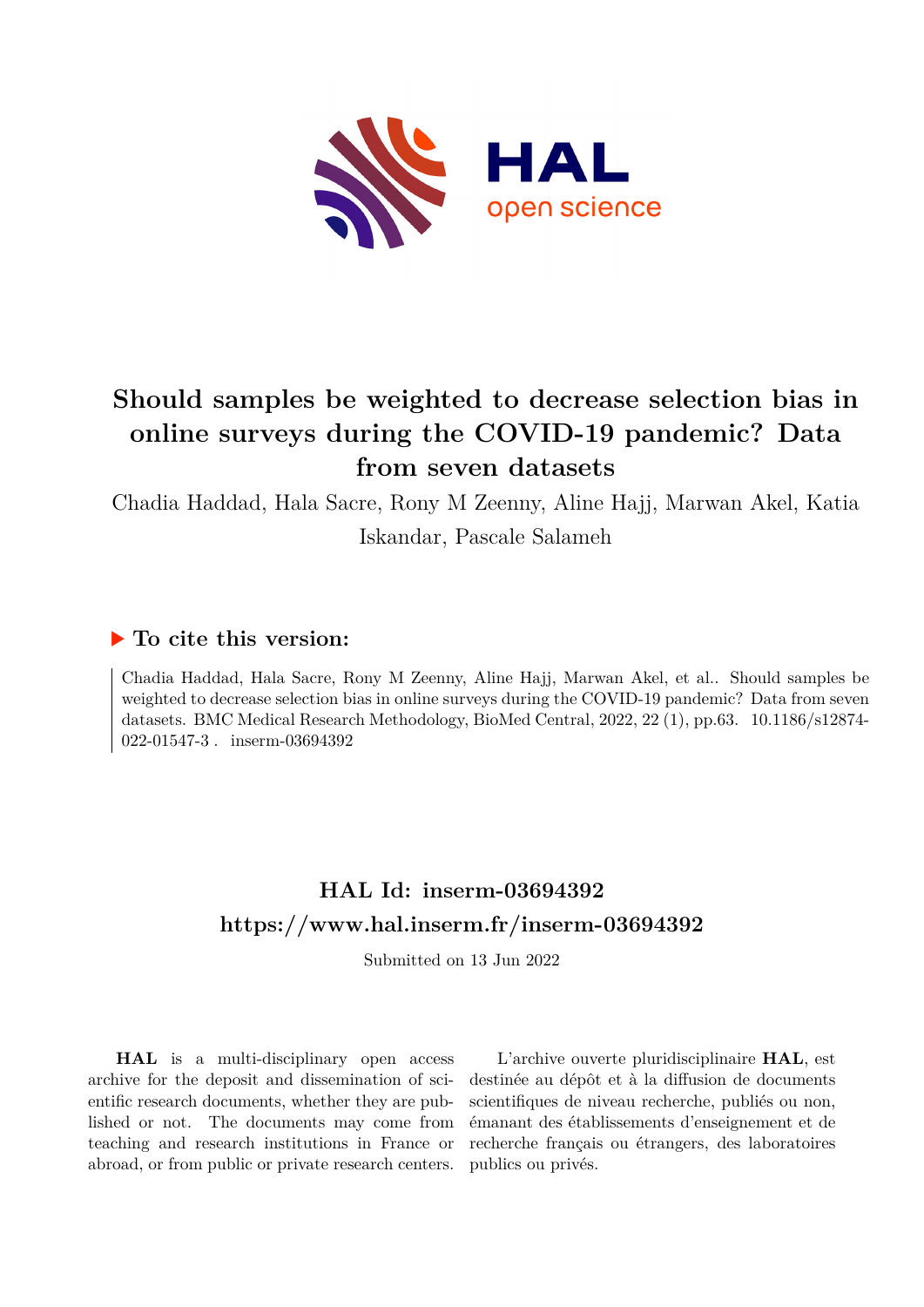## **RESEARCH**

## **Open Access**



# Should samples be weighted to decrease selection bias in online surveys during the COVID-19 pandemic? Data from seven datasets

Chadia Haddad<sup>1,2\*</sup>, Hala Sacre<sup>1</sup>, Rony M. Zeenny<sup>1,3</sup>, Aline Hajj<sup>4,5</sup>, Marwan Akel<sup>1,6</sup>, Katia Iskandar<sup>1,6,7,8</sup> and Pascale Salameh<sup>1,7,9,10</sup>

## **Abstract**

**Background:** Online surveys have triggered a heated debate regarding their scientifc validity. Many authors have adopted weighting methods to enhance the quality of online survey fndings, while others did not fnd an advantage for this method. This work aims to compare weighted and unweighted association measures after adjustment over potential confounding, taking into account dataset properties such as the initial gap between the population and the selected sample, the sample size, and the variable types.

**Methods:** This study assessed seven datasets collected between 2019 and 2021 during the COVID-19 pandemic through online cross-sectional surveys using the snowball sampling technique. Weighting methods were applied to adjust the online sample over sociodemographic features of the target population.

**Results:** Despite varying age and gender gaps between weighted and unweighted samples, strong similarities were found for dependent and independent variables. When applied on the same datasets, the regression analysis results showed a high relative diference between methods for some variables, while a low diference was found for others. In terms of absolute impact, the highest impact on the association measure was related to the sample size, followed by the age gap, the gender gap, and fnally, the signifcance of the association between weighted age and the dependent variable.

**Conclusion:** The results of this analysis of online surveys indicate that weighting methods should be used cautiously, as weighting did not afect the results in some databases, while it did in others. Further research is necessary to defne situations in which weighting would be benefcial.

**Keywords:** Weighting, Online surveys, Relative diference, Bias, COVID-19, Pandemic

## **Background**

Generally used for marketing purposes, online surveys have recently become a popular data-gathering tool in scientific research [1], mainly helpful during the COVID-19 pandemic. Besides protecting data collectors from infection, cost savings, simplicity of data collection, ease of processing fndings, fexibility in questionnaire design, and the ability to contact respondents across national

\*Correspondence: Chadia\_9@hotmail.com

<sup>2</sup> Research Department, Psychiatric Hospital of the Cross, P.O. Box 60096, Jal Eddib, Lebanon

Full list of author information is available at the end of the article



© The Author(s) 2022. **Open Access** This article is licensed under a Creative Commons Attribution 4.0 International License, which permits use, sharing, adaptation, distribution and reproduction in any medium or format, as long as you give appropriate credit to the original author(s) and the source, provide a link to the Creative Commons licence, and indicate if changes were made. The images or other third party material in this article are included in the article's Creative Commons licence, unless indicated otherwise in a credit line to the material. If material is not included in the article's Creative Commons licence and your intended use is not permitted by statutory regulation or exceeds the permitted use, you will need to obtain permission directly from the copyright holder. To view a copy of this licence, visit [http://creativecommons.org/licenses/by/4.0/.](http://creativecommons.org/licenses/by/4.0/) The Creative Commons Public Domain Dedication waiver ([http://creativeco](http://creativecommons.org/publicdomain/zero/1.0/) [mmons.org/publicdomain/zero/1.0/](http://creativecommons.org/publicdomain/zero/1.0/)) applies to the data made available in this article, unless otherwise stated in a credit line to the data.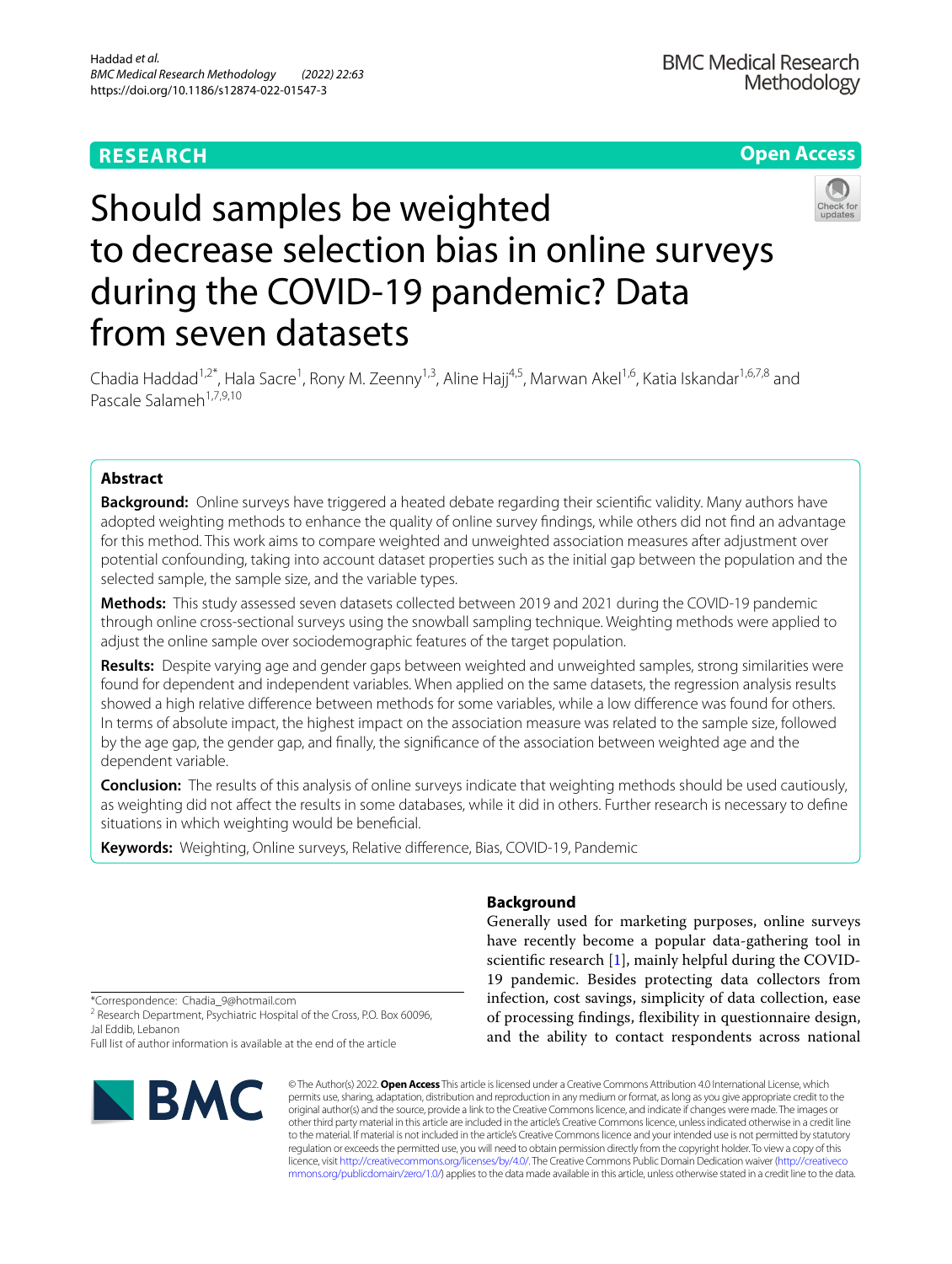borders are all arguments in its favor [1]. However, the use of web surveys has triggered a heated debate regarding their scientifc validity [2, 3].

The main argument against web surveys is the selection bias of the sample, which is not chosen at random, the target population being a convenience sample rather than a probability sample  $[1]$ . This non-probability method of selection is generally problematic, leading to an unequal probability of selection. Bias further occurs since specifc characteristics (such as age, education, gender) are under- or over-represented in the gathered sample, thus impacting the reliability of the results [1]. Even a well-designed sampling plan would frequently result in the survey being completed by too many women and not enough men or by too many young people and not enough elderly individuals. Furthermore, all these factors might be linked to diferent health-related variables, attitudes, and behaviors that survey researchers are interested in [4].

Selection bias occurs in studies that use online surveys as it only reaches a subgroup of the target population [5]. Only literate people, those who have access to the internet, and those sufficiently interested in the topic can complete online surveys [5]. For example, when a subgroup is targeted (thus overrepresented, such as literate people or those with access to the internet), selection bias will generally increase as the target population becomes less diverse, resulting in biased fndings [5, 6]. Sometimes, a survey about COVID-19 would only attract a specifc subgroup of people interested in the topic. However, during infectious disease outbreaks, a quick online survey is necessary to reach a large number of people in a short time to collect the needed information [7]. Moreover, various types of problems and errors are encountered in the data collected online (information bias), leading to concerns about the quality and reliability of the resulting scientific information [1].

To overcome biases and improve the quality of online survey fndings, many authors have adopted weighting methods [1, 4], such as rectifying imbalances between the survey sample and the population by applying these methods to adjust demographic characteristics (gender, age, ethnicity, educational background, and geographic area) [4]. Because some factors of interest may not always have a strong enough link with demographic weighting variables, weighting methods can only compensate for proportionality, not always representativeness [8]. Hence, the considerable debate about weighting methods and their efect on variance during analysis, as some researchers claim that weighting has little potential for eliminating biases in web surveys [9]. As variance is used to calculate confdence intervals and hypothesis tests, weighting data would raise the variance of estimates [10],

leading to a loss of accuracy [10]. Nevertheless, researchers are often willing to accept inaccuracy to obtain unbiased estimates [10].

A direct comparison of unweighted and weighted samples has rarely been performed in the literature [11, 12]. From a practical perspective, comparing the two techniques is critical because they may provide diferent fndings of the overall impact strength, outcome consistency across studies, and other variables' effect on the association.

Two studies comparing weighted and unweighted estimates from online samples have revealed that demographic weighting decreased bias in some situations while it substantially increased it in others [11, 12]. Recent research using aggregated data to evaluate racial/ ethnic inequities in COVID-19 mortality has found that weighted population distributions underestimated the excess burden of COVID-19 among African American and Latin individuals, compared with analyses conducted with an unweighted population [13].

Consequently, this work aims to compare weighted and unweighted association measures after adjustment over potential confounding, taking into account dataset properties such as the initial gap between the population and the selected sample, the sample size, and the variable types.

## **Methods**

#### **Databases**

This study assessed seven datasets of different sample sizes collected by our team between 2019 and 2021 during the COVID-19 pandemic through online cross-sectional surveys using the snowball sampling technique. All seven datasets consisted of basic demographic variables (including age and gender), major independent variables, and diferent outcome variables.

#### **Procedure**

Identical questions measuring basic demographics were used in each database. Weighting techniques were applied and mostly accounted for sociodemographic diferences between the online sample and the target population.

The formula of such weights  $[14]$  was:  $w_i = p_p/p_s$ , where  $p_p^{}$  is the population proportion, and  $p_s^{}$  is the (web) sample proportion.

In each database, a major outcome variable associated with the demographic variables was chosen, in addition to an independent variable. Weighted versus unweighted results were compared in all datasets. Details about each dataset are presented in Table 1.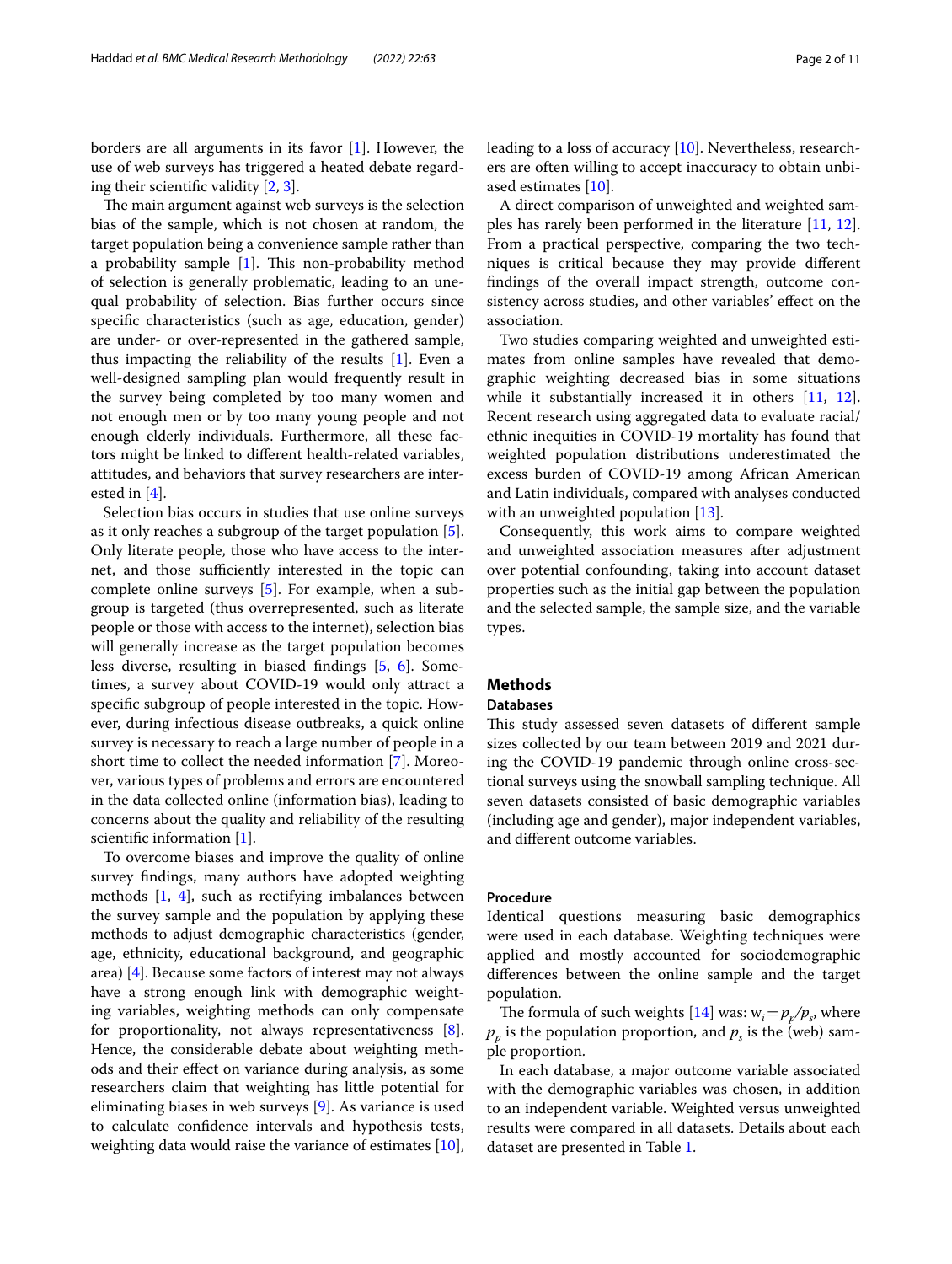#### **Table 1** Description of the seven datasets used

|           | Sample size | Dependent variable (s)                                                                                                                     | Independent variable (s)                                                                 |
|-----------|-------------|--------------------------------------------------------------------------------------------------------------------------------------------|------------------------------------------------------------------------------------------|
| Dataset 1 | 310         | Practice toward COVID-19                                                                                                                   | Attitude toward COVID-19                                                                 |
| Dataset 2 | 509         | Stress (The Beirut Distress Scale 22 (BDS-22))<br>anxiety (Lebanese Anxiety scale (LAS-10))<br>Insomnia (Lebanese Insomnia scale (LIS-18)) | Fear of COVID-19 scale and financial well-being                                          |
| Dataset 3 | 202         | Knowledge, attitude, and practice toward COVID-19                                                                                          | Fear of COVID-19 scale                                                                   |
| Dataset 4 | 2336        | Having been diagnosed or not with COVID-19                                                                                                 | Preventive measure scale                                                                 |
| Dataset 5 | 324         | Burnout scale (Maslach Burnout Inventory)                                                                                                  | Soft skills and emotional intelligence                                                   |
| Dataset 6 | 405         | Stigma discrimination scale (SDS-11)                                                                                                       | Fear of COVID-19 scale, anxiety (LAS-10), and knowledge scale                            |
| Dataset 7 | 410         | Eating behaviors (Eating disorder examination ques-<br>tionnaire (EDE))                                                                    | Fear of COVID-19 scale, anxiety (LAS-10), and boredom (Short<br>Boredom Proneness Scale) |

#### **Data analysis**

Data were analyzed using SPSS software version 25. Weighting was performed according to the number of inhabitants by age group and gender, as described by the latest official version of the Lebanese population estimates [15]. In descriptive statistics, means and standard deviations were considered for continuous variables and counts and percentages for categorical variables. Associations between dichotomous variables were calculated using OR, while beta coefficients served to assess associations between quantitative variables.

In each dataset, the relative diference between estimates was calculated to assess the gap between the sample and the population fgures, measured by the absolute change between weighted and unweighted values in comparison to the unweighted value (Relative diference=(unweighted value–weighted value)/ unweighted value). The function  $log base 10 (Log 10) was$ used to stabilize variation within the values of the used variables with non-normal distribution. A further step in the analysis was to compare the correlation of the values of the variables in all datasets between weighted and unweighted methods using Pearson's correlation coeffcient. Multiple regressions were conducted, comparing weighted versus unweighted results from datasets primary data: multiple linear regressions when the dependent variable (DV) was continuous and logistic regressions when the DV was dichotomous.

Finally, multivariable regression analyses were conducted on secondary data to assess the effect of the gap in independent variables on the adjusted OR or beta coefficient (between the independent and dependent variables). In other words, this effect was assessed through the impact of the relative diference of age and gender on the relative change in adjusted OR or beta coefficient. The presence of a significant association between age, gender, and independent variable (IV) with the DV, using the weighted and unweighted methods in each dataset, was also taken into account. In all cases, a *p*-value < 0.05 was considered statistically signifcant.

#### **Results**

#### **Description of age and gender using simple unweighted and weighted methods**

Table 2 shows the distribution of age and gender in the seven datasets using simple unweighted and weighted methods. The proportions differed regarding age and gender. For example, in the frst dataset, a high relative diference was mainly found in participants older than 45 (250%); a similar result was found in the third dataset for age<35 years. Similarly, in the ffth dataset, a high relative diference was found between the two groups, essentially in those aged over 45 years (251.72%). In other subgroups, the relative diference could be as low as 3% in dataset 5 and 6.5% in dataset 6.

#### **Description of variables using the weighted and unweighted methods**

Table 3 summarizes the description of dependent variables (DV) and independent variables (IV) using simple (unweighted) and weighted methods. The weighting applied on demographic characteristics showed low relative diferences, and the values were very similar between the two groups, whether variables were continuous or categorical. The bivariate analysis between the independent variables and the dependent variables are presented in the supplementary table 1.

#### **Correlation between unweighted and weighted values**

A strong positive correlation was found between the values of weighted and unweighted data taking into account the values of gender, age, dependent variables, and independent variables (*r*=0.918, *p*<0.001) (Fig. 1). Although lower than that of dependent variables (*r*=1.000,  $p$ <0.001), a positive correlation was found between unweighted and weighted values of age (*r*=0.824,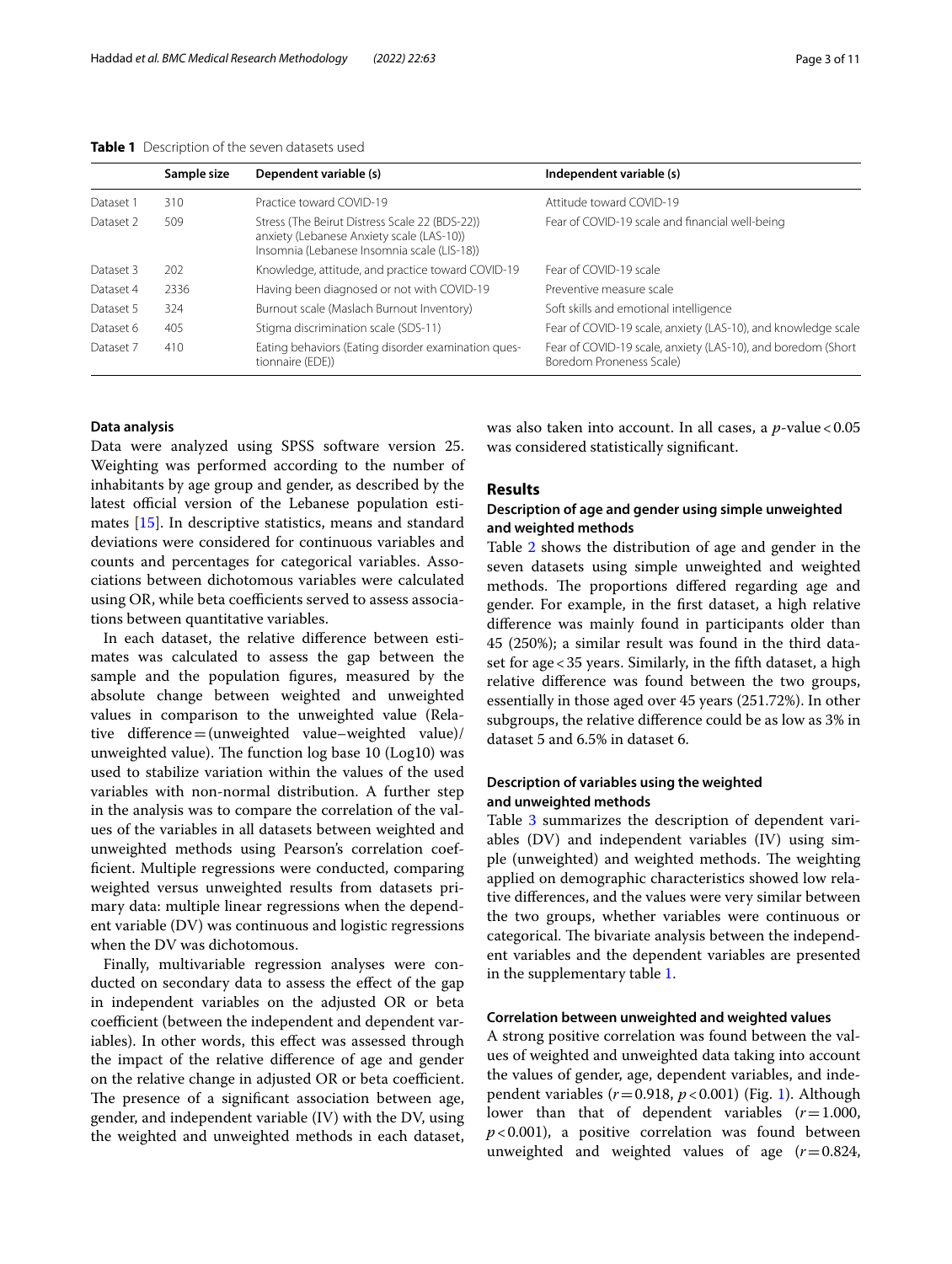## **Table 2** Description of age and gender using simple (unweighted) and weighted methods

|                 | Weighted data<br>(by age and gender) | Unweighted data (sample) | Relative<br>difference |
|-----------------|--------------------------------------|--------------------------|------------------------|
|                 | Frequency (%)                        | Frequency (%)            | percentage             |
| Dataset 1       | $N = 310$                            | $N = 310$                |                        |
| Age             |                                      |                          |                        |
| <30 years       | 125 (40.2%)                          | 171 (55.2%)              | 26.90                  |
| $30 - 34$ years | 36 (11.5%)                           | 54 (17.4%)               | 33.33                  |
| $35 - 39$ years | 28 (9.2%)                            | 32 (10.3%)               | 12.5                   |
| $40 - 44$ years | 23 (7.5%)                            | 25 (8.1%)                | 8.00                   |
| >45 years       | 98 (31.6%)                           | 28 (9.0%)                | 250                    |
| Gender          |                                      |                          |                        |
| Male            | 151 (48.6%)                          | 95 (30.6%)               | 58.94                  |
| Female          | 159 (51.4%)                          | 215 (69.4%)              | 26.04                  |
| Dataset 2       | $N = 508$                            | $N = 509$                |                        |
| Age             |                                      |                          |                        |
| <30 years       | 204 (40.1%)                          | 170 (33.4%)              | 20.00                  |
| $30 - 34$ years | 59 (11.5%)                           | 45 (8.8%)                | 31.11                  |
| $35 - 39$ years | 47 (9.2%)                            | 74 (14.5%)               | 36.48                  |
| $40 - 44$ years | 38 (7.6%)                            | 74 (14.5%)               | 48.64                  |
| >45 years       | 161 (31.6%)                          | 146 (28.7%)              | 10.27                  |
| Gender          |                                      |                          |                        |
| Male            | 248 (48.7%)                          | 131 (25.7%)              | 89.31                  |
| Female          | 261 (51.3%)                          | 378 (74.3%)              | 30.95                  |
| Dataset 3       | $N = 202$                            | $N = 202$                |                        |
| Age             |                                      |                          |                        |
| $<$ 35 years    | 105 (51.8%)                          | 30 (14.9%)               | 250                    |
| $35 - 39$ years | 19 (9.2%)                            | 14 (6.9%)                | 35.71                  |
| $40 - 44$ years | 15 (7.5%)                            | 31 (15.3%)               | 51.61                  |
| >45 years       | 64 (31.6%)                           | 127 (62.9%)              | 49.60                  |
| Gender          |                                      |                          |                        |
| Male            | 98 (48.6%)                           | 122 (60.4%)              | 19.67                  |
| Female          | 104 (51.4%)                          | 80 (39.6%)               | 30.0                   |
| Dataset 4       | $N = 2373$                           | $N = 2336$               |                        |
| Age             |                                      |                          |                        |
| <30 years       | 944 (40.3%)                          | 1111 (47.6%)             | 15.03                  |
| $30 - 34$ years | 269 (11.5%)                          | 264 (11.3%)              | 1.89                   |
| $35 - 39$ years | 214 (9.2%)                           | 304 (13.0%)              | 29.60                  |
| $40 - 44$ years | 175 (7.5%)                           | 251 (10.7%)              | 30.27                  |
| >45 years       | 737 (31.5%)                          | 406 (17.4%)              | 81.52                  |
| Gender          |                                      |                          |                        |
| Male            | 1144 (48.4%)                         | 502 (21.3%)              | 127.88                 |
| Female          | 1218 (51.6%)                         | 1856 (78.7%)             | 34.37                  |
| Dataset 5       | $N = 323$                            | $N = 324$                |                        |
| Age             |                                      |                          |                        |
| <30 years       | 130 (40.1%)                          | 203 (62.7%)              | 35.96                  |
| $30 - 34$ years | 37 (11.6%)                           | 30 (9.3%)                | 23.33                  |
| $35 - 39$ years | 30 (9.2%)                            | 31 (9.6%)                | 3.22                   |
| $40 - 44$ years | 24 (7.5%)                            | 31 (9.6%)                | 22.58                  |
| >45 years       | 102 (31.6%)                          | 29 (9.0%)                | 251.72                 |
| Gender          |                                      |                          |                        |
| Male            | 158 (48.8%)                          | 64 (19.8%)               | 146.87                 |
|                 |                                      |                          |                        |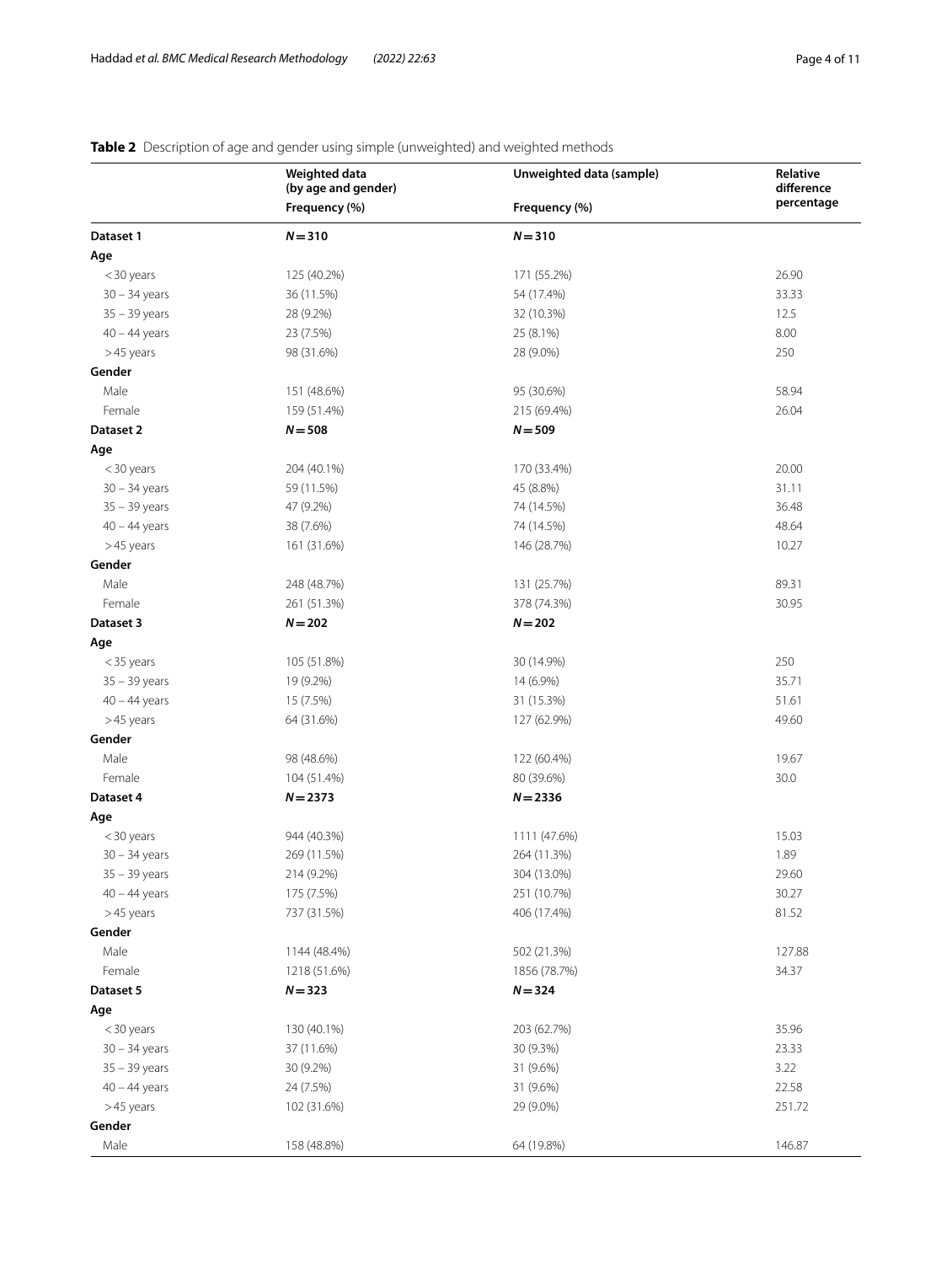**Table 2** (continued)

#### **Weighted data (by age and gender) Unweighted data (sample) Relative Relative diference percentage Frequency (%) Frequency (%)** Female 165 (51.2%) 260 (80.2%) 36.53 **Dataset 6** *N***=405** *N***=405 Age** <20 years 57 (14.2%) 136 (33.6%) 58.08 20 – 24 years 6 (13.8%) 56 (13.8%) 30 (19.8%) 80 (19.8%) 30 (19.8%) 30 25 – 29 years 49 (12.2%) 46 (11.4%) 6.52 30 – 34 years 47 (11.5%) 22 (5.4%) 113.63 >35 years 196 (48.3%) 121 (29.9%) 61.98 **Gender** Male 197 (48.7%) 197 (48.7%) 82 (20.2%) 20.24% 140.24 Female 208 (51.3%) 323 (79.8%) 35.60 **Dataset 7** *N***=409** *N***=410 Age** <20 years 59 (14.3%) 36 (8.8%) 63.88 20 – 24 years 56 (13.8%) 105 (25.6%) 46.66 25 – 29 years 50 (12.1%) 50 (12.1%) 50 (12.1%) 50 million by the state of the state of the state of the state o 30 – 34 years 47 (11.6%) 63 (15.4%) 25.39 >35 years 197 (48.2%) 102 (24.9%) 93.13 **Gender** Male 199 (48.7%) 79 (19.3%) 79 (19.3%) 79 (19.3%) 79 (19.3%) 79 (19.3%) 79 (19.3%) Female 210 (51.3%) 36.55 (80.7%) 331 (80.7%) 36.55

*p*<0.001), gender (*r*=0.780, *p*=0.001), and independent variables (*r*=1.000, *p*<0.001).

#### **Correlation between relative diferences of variables and association measure**

A strong correlation was found between age relative difference  $(r=0.863, p=0.012)$  and the sample size  $(r = -0.891, p = 0.007)$  with the adjusted OR relative difference (Table 4). No signifcant association was found between the adjusted OR relative diference, gender, and the independent variable relative diferences.

#### **Multivariable analysis comparing weighted and unweighted samples**

Table 5 displays the results of weighted and unweighted multivariable models (linear or logistic regressions), showing discrepancies between models.

In the first dataset  $(N=310)$ , the association of the independent variable (attitude toward COVID-19) with the dependent variable (practice toward COVID-19) remained not signifcant (*p*-value>0.05) between the two methods used. However, there was an increase in the relative diference by 133.33% between unweighted and weighted values.

In the second dataset  $(N=509)$ , the association of the independent variables (fear of COVID-19 and fnancial well-being) with the dependent variables (stress, anxiety, and insomnia) remained signifcant in both methods when considering the three dependent variables, except for the model where the dependent variable was anxiety (LAS-10). In the latter, the fnancial well-being scale (IV) yielded a signifcant association in the unweighted regression ( $p=0.02$ ) but a non-significant result in the weighted regression ( $p=0.38$ ). The weighted beta value was 98% lower than the unweighted beta value.

In the third dataset  $(N=202)$ , the association of the independent variable (fear of COVID-19) with the dependent variables (knowledge and practice) was not signifcant in the unweighted sample. However, a statistically signifcant association was found in the weighted sample. A relative increase in beta value was found for gender in the weighted method, with a beta decrease of 150% for the independent variable. When considering the attitude scale as the dependent variable, no signifcant association was found between the IV and the DV using the two methods.

In the fourth dataset  $(N=2336)$ , the association of the independent variable (preventive measure scale) with the dependent variable (having been diagnosed or not with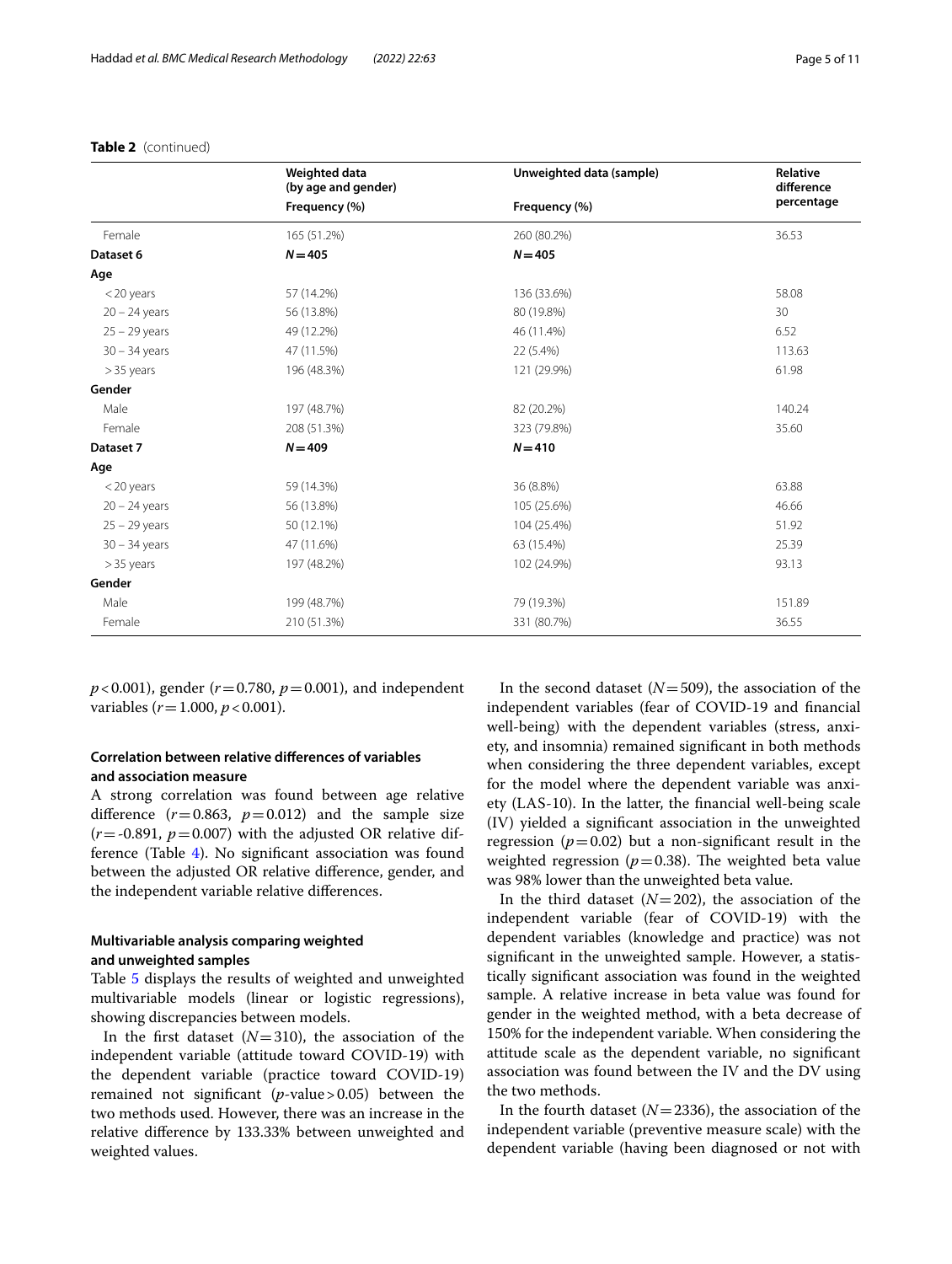#### **Table 3** Description of the dependent and independent variables used in the databases

**Sample survey**

|                                            | Weighted data (by age and gender) Unweighted data (sample) |                    | <b>Relative</b><br>difference<br>percentage |
|--------------------------------------------|------------------------------------------------------------|--------------------|---------------------------------------------|
| Dataset 1                                  | $N = 310$                                                  | $N = 310$          |                                             |
| Practice scale (DV)                        | $10.73 \pm 3.30$                                           | $10.78 \pm 3.27$   | 0.46                                        |
| Attitude scale (IV)                        | $9.09 \pm 3.80$                                            | $9.20 \pm 3.85$    | 1.19                                        |
| Dataset 2                                  | $N = 508$                                                  | $N = 509$          |                                             |
| Stress scale (BDS-22) (DV)                 | 16.77 ± 15.48                                              | 17.49 ± 15.65      | 4.11                                        |
| Anxiety scale (LAS-10) (DV)                | $15.43 \pm 8.78$                                           | $15.75 \pm 8.71$   | 2.03                                        |
| Insomnia scale (LIS-18) (DV)               | 44.92±11.20                                                | $45.20 \pm 11.28$  | 0.61                                        |
| Fear of COVID-19 scale (IV)                | $10.81 \pm 5.91$                                           | $11.08 \pm 5.86$   | 2.43                                        |
| Financial well-being scale (IV)            | 39.70 ± 17.00                                              | 39.54±17.29        | 0.40                                        |
| Dataset 3                                  | $N = 202$                                                  | $N = 202$          |                                             |
| Knowledge (DV)                             | $25.43 \pm 1.83$                                           | $25.72 \pm 1.79$   | 1.12                                        |
| Attitude (DV)                              | $31.42 \pm 4.69$                                           | $31.31 \pm 4.33$   | 0.35                                        |
| Practice (DV)                              | $11.54 \pm 0.90$                                           | $11.48 \pm 1.04$   | 0.52                                        |
| Fear of COVID-19 (IV)                      | $15.80 \pm 5.90$                                           | $15.47 \pm 5.78$   | 2.13                                        |
| Dataset 4                                  | $N = 2373$                                                 | $N = 2336$         |                                             |
| Having been diagnosed or not with COVID-19 |                                                            |                    |                                             |
| Yes                                        | 514 (21.8%)                                                | 528 (22.4%)        | 2.65                                        |
| No                                         | 1848 (78.2%)                                               | 1830 (77.6%)       | 0.98                                        |
| Preventive measure scale (IV)              | $66.03 \pm 9.81$                                           | $66.07 \pm 9.85$   | 0.06                                        |
| Dataset 5                                  | $N = 323$                                                  | $N = 324$          |                                             |
| Burnout (DV)                               | 58.59 ± 10.98                                              | $59.04 \pm 11.61$  | 0.76                                        |
| Soft Skills (IV)                           | 139.76 ± 18.46                                             | $138.59 \pm 18.33$ | 0.84                                        |
| Emotional intelligence (IV)                | $85.31 \pm 17.43$                                          | 87.00 ± 14.99      | 1.94                                        |
| Dataset 6                                  | $N = 405$                                                  | $N = 405$          |                                             |
| Stigma discrimination scale (DV)           | $26.37 \pm 4.91$                                           | $26.25 \pm 5.41$   | 0.45                                        |
| Fear of COVID-19 (IV)                      | $17.55 \pm 5.42$                                           | $17.47 \pm 5.53$   | 0.45                                        |
| Anxiety scale (LAS-10) (IV)                | $1.02 \pm 2.39$                                            | $1.16 \pm 2.44$    | 12.06                                       |
| Knowledge scale (IV)                       | $16.61 \pm 2.59$                                           | $16.29 \pm 2.86$   | 1.96                                        |
| Dataset 7                                  | $N = 409$                                                  | $N = 410$          |                                             |
| Score of eating behavior (DV)              | $1.36 \pm 1.31$                                            | $1.51 \pm 1.38$    | 9.93                                        |
| Fear of COVID-19 (IV)                      | $28.23 \pm 9.13$                                           | $29.16 \pm 9.12$   | 3.18                                        |
| Anxiety scale (LAS-10) (IV)                | $13.66 \pm 7.53$                                           | 14.37±7.88         | 4.94                                        |
| Boredom proneness scale (IV)               | $23.41 \pm 11.82$                                          | 24.49 ± 12.20      | 4.40                                        |

\* DV: dependent variable, IV: independent variable

COVID-19) was not signifcant in the unweighted sample. However, a statistically signifcant association was found in the weighted sample. Relative diferences in OR varied between -1% and 1% after weighting.

In the fifth dataset  $(N=324)$ , the association of the independent variables (soft skills and emotional intelligence) with the dependent variable (burnout scale) yielded diferent results. It was signifcant for soft skills in both methods, while emotional intelligence remained non-signifcant when using the two methods, with a p-value tending to be signifcant in the weighted sample.

A negative relative diference was found for the independent variable after weighting.

In the sixth dataset  $(N=405)$ , the association of the independent variable (knowledge scale) with the dependent variable (stigma discrimination scale) was signifcant in both methods. The fear of COVID-19 and anxiety remained non-signifcant when using the two methods. A decrease or increase in the relative diference was found after weighting.

In the seventh dataset  $(N=410)$ , the association of the major independent variables (fear of COVID-19 and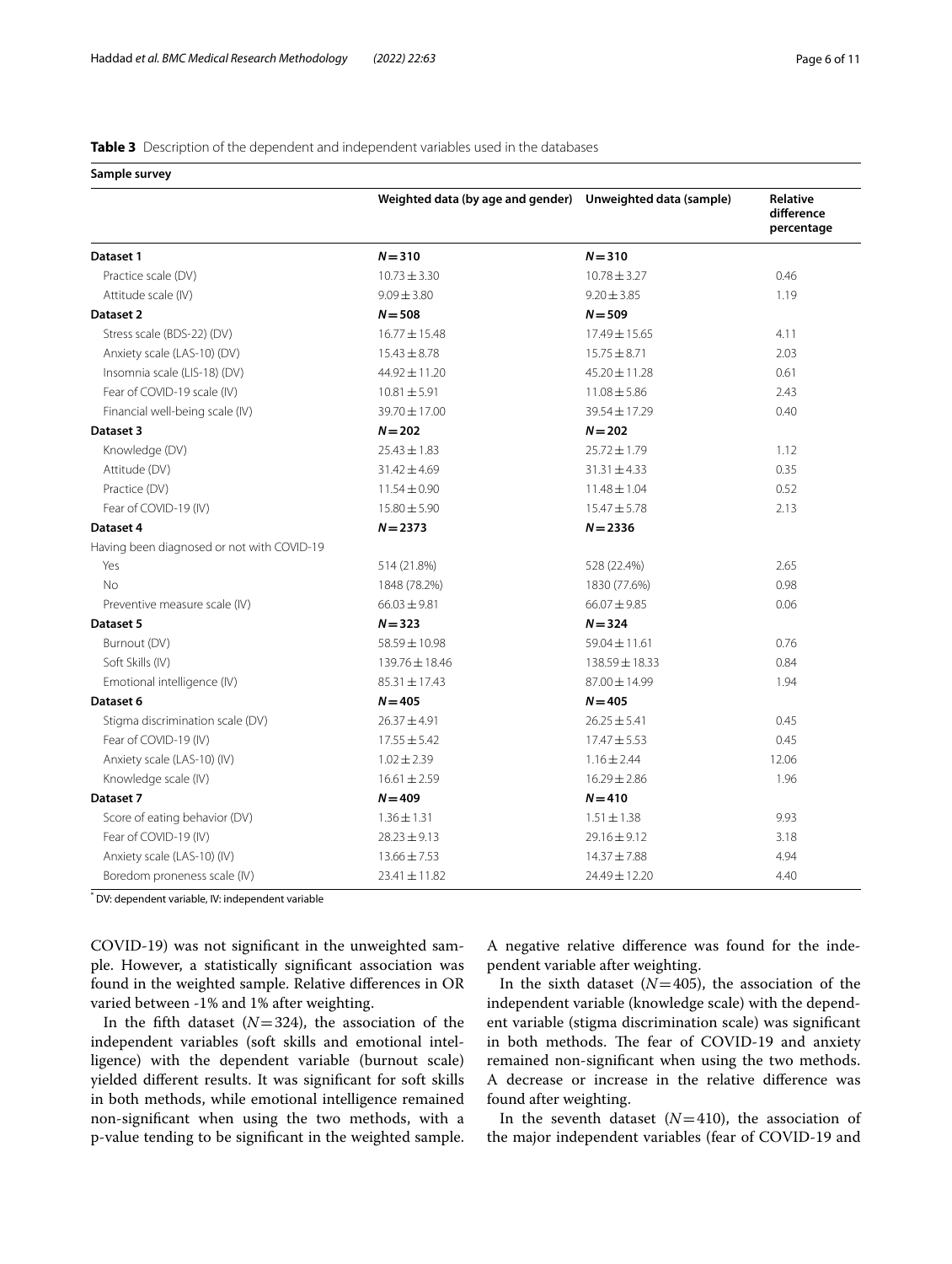

anxiety) with the dependent variable (eating behaviors) was significant in both methods. The boredom scale **Table 4** Correlation between Relative diferences

|                                             | The adjusted OR relative<br>difference | <i>p</i> -value |
|---------------------------------------------|----------------------------------------|-----------------|
|                                             | <b>Correlation coefficient</b>         |                 |
| Sample size                                 | $-0.891$                               | 0.007           |
| Independent variable relative<br>difference | 0.309                                  | 0.500           |
| Age relative difference                     | 0.863                                  | 0.012           |
| Gender relative difference                  | $-0.559$                               | 0.192           |
|                                             |                                        |                 |

remained non-signifcant when using the two methods. Relative diferences varied after weighting.

#### **Secondary data analysis: factors afecting the relative change of major association measures**

Table 6 displays the association between age, gender, independent variable gaps (between sample and population), associations signifcance, and the sample size with the major association relative change. The results showed that a larger sample size (Beta =  $-0.001$ ,  $p = 0.001$ ), a higher gender gap (Beta=-0.007,  $p=0.003$ ), and the presence of a signifcant association between weighted age and the DV (Beta = -0.221,  $p=0.013$ ) would significantly decrease the relative change of the major association. However, a higher age gap (Beta=0.010,  $p=0.005$ ) was signifcantly associated with a higher relative change in the major association. In terms of absolute impact, the highest impact on the association measure was related

to sample size, followed by age relative diference, gender relative diference, and fnally, the signifcance of the association between weighted age and the dependent variable.

#### **Discussion**

Our study compared weighted and unweighted samples of online surveys and assessed the extent to which weighting methods can adjust the web sampling to the reference sample and how it would afect the results. Our fndings revealed a high variation of age and gender between weighted and unweighted samples within the same population; however, high similarities were found for dependent and independent variables in terms of relative diference measures.

The regression analysis results showed a high relative diference between weighting and unweighting methods in some datasets and for some variables, while a low difference was found for others; association measures would increase or decrease after weighting. These discrepancies could be explained by the large sample size and the high relative diference in gender, related to lower relative differences in association measures between weighted and unweighted methods. However, a high relative diference of age was associated with the high relative diference of association measure. These results indicate that proportions of the sociodemographic variables are adjusted after applying the weighting methods; however, it does not necessarily afect the association between variables.

The impact of weighting was limited in some datasets, while differences were found in others. The discrepancies between weighted and unweighted databases were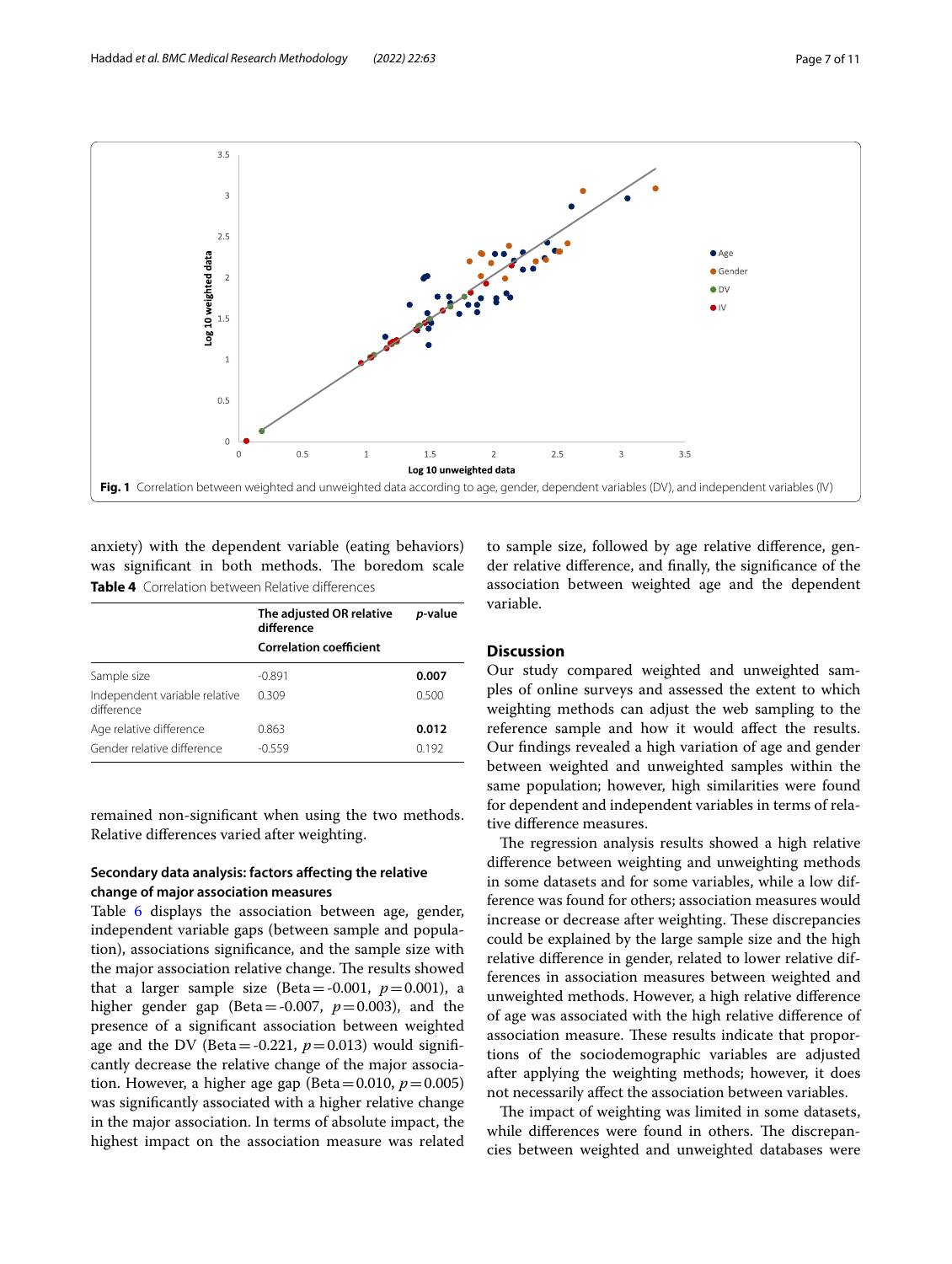## **Table 5** Multivariable analysis taking an outcome variable as the dependent variable

| Dataset $1: n = 310$ Continuous<br>dependent variable (Practice                                              | Unweighted linear regression   |         | Linear regression weighted by age and<br>gender   |                  | <b>Relative difference</b> |  |
|--------------------------------------------------------------------------------------------------------------|--------------------------------|---------|---------------------------------------------------|------------------|----------------------------|--|
| scale)                                                                                                       | Coefficient (B1)               | p       | Coefficient (B2)                                  | р                | 100*(B2-B1)/B1             |  |
| Age                                                                                                          | $0.01$ [-0.07,0.10]            | 0.79    | $0.008$ [-0.06,0.08]                              | 0.83             | $-20$                      |  |
| Gender                                                                                                       | $0.33$ [-0.49,1.16]            | 0.42    | $0.62$ [-0.14,1.38]                               | 0.11             | 87.87                      |  |
| Experience in community<br>pharmacy (in years)                                                               | $-0.01$ $[-0.12, 0.10]$        | 0.86    | $0.01$ [-0.08,0.10]                               | 0.82             | 200                        |  |
| Attitude scale                                                                                               | $0.03$ [-0.05,0.13]            | 0.44    | $0.07$ [-0.02,0.17]                               | 0.13             | 133.33                     |  |
| Dataset 2: $n = 509$                                                                                         | Unweighted linear regression   |         | Linear regression weighted by age and<br>gender   |                  | <b>Relative difference</b> |  |
|                                                                                                              | Coefficient (B1)               | p       | Coefficient (B2)                                  | $\boldsymbol{p}$ | 100*(B2-B1)/B1             |  |
| Continuous dependent variable (BDS-22)                                                                       |                                |         |                                                   |                  |                            |  |
| Age                                                                                                          | $-0.29$ $[-0.38,-0.19]$        | < 0.001 | $-0.28$ [ $-0.37, -0.19$ ]                        | 0.001            | 3.44                       |  |
| Gender                                                                                                       | 2.81 [0.07,5.56]               | 0.040   | 2.97 [0.61,5.32]                                  | 0.010            | 5.69                       |  |
| Fear of COVID-19                                                                                             | 1.05 [0.84,1.26]               | 0.001   | 1.06 [0.85,1.27]                                  | $< 0.001$ 0.95   |                            |  |
| Financial well-being scale                                                                                   | $-0.11$ $[-0.18,-0.04]$        | 0.001   | $-0.12$ [ $-0.19$ , $-0.04$ ]                     | 0.001            | $-9.09$                    |  |
| Continuous dependent variable (LAS-10)                                                                       |                                |         |                                                   |                  |                            |  |
| Age                                                                                                          | $-0.09$ $[-0.15,-0.03]$        | 0.002   | $-0.09$ $[-0.14,-0.03]$                           | 0.001            | 0                          |  |
| Gender                                                                                                       | 1.14 [-0.50,2.78]              | 0.17    | 1.21[-0.24,2.67]                                  | 0.10             | 6.14                       |  |
| Fear of COVID-19                                                                                             | $0.41$ [0.28,0.54]             | 0.001   | 0.43 [0.30,0.56]                                  | 0.001            | 4.87                       |  |
| Financial wellbeing scale                                                                                    | $-0.50$ $[-0.09,-0.007]$       | 0.02    | $-0.01$ $[-0.06, 0.02]$                           | 0.38             | -98                        |  |
| Continuous dependent variable (LIS-18)                                                                       |                                |         |                                                   |                  |                            |  |
| Age                                                                                                          | $-0.02$ [ $-0.09, 0.05$ ]      | 0.54    | $0.01$ [-0.05,0.08]                               | 0.63             | 150                        |  |
| Gender                                                                                                       | 1.38 [-0.71,3.49]              | 0.19    | 1.22 [-0.61,3.06]                                 | 0.19             | $-11.59$                   |  |
| Fear of COVID-19                                                                                             | $0.47$ [0.31,0.63]             | 0.001   | $0.45$ [0.29,0.61]                                | < 0.001          | $-4.25$                    |  |
| Financial well-being scale                                                                                   | $-0.13$ $[-0.19,-0.08]$        |         | $< 0.001$ $-0.13$ $[-0.18,-0.07]$                 | < 0.001          | $\Omega$                   |  |
| Dataset $3: n = 202$                                                                                         | Unweighted linear regression   |         | Linear regression weighted by age and<br>gender   |                  | <b>Relative difference</b> |  |
|                                                                                                              | Coefficient (B1)               | p       | Coefficient(B2)                                   | p                | 100*(B2-B1)/B1             |  |
| Continuous dependent variable (Knowledge)                                                                    |                                |         |                                                   |                  |                            |  |
| Age                                                                                                          | $0.005$ [-0.01,0.02]           | 0.65    | 0.02 [-0.001,0.04]                                | 0.06             | 300                        |  |
| Gender                                                                                                       | $0.41$ [-0.11,0.95]            | 0.12    | $0.53$ [0.03,1.03]                                | 0.03             | 29.26                      |  |
| Major independent variable<br>(Fear of COVID-19)                                                             | $-0.02$ $[-0.07, 0.01]$        | 0.18    | $-0.05$ $[-0.09,-0.01]$                           | 0.01             | $-150$                     |  |
| Continuous dependent variable (Attitude)                                                                     |                                |         |                                                   |                  |                            |  |
| Age                                                                                                          | $-0.01$ [ $-0.07, 0.03$ ]      | 0.49    | $-0.02$ $[-0.07, 0.03]$                           | 0.50             | $-100$                     |  |
| Gender                                                                                                       | $-0.96$ $[-2.25, 0.33]$        | 0.14    | $-0.97$ $[-2.28, 0.34]$                           | 0.14             | $-1.04$                    |  |
| Major independent variable<br>(Fear of COVID-19)                                                             | $-0.008$ $[-0.11, 0.09]$       | 0.88    | $0.02$ [-0.08,0.13]                               | 0.68             | 350                        |  |
| Continuous dependent variable (Practice)                                                                     |                                |         |                                                   |                  |                            |  |
| Age                                                                                                          | $0.002$ [-0.01,0.01]           | 0.77    | $-0.002$ $[-0.01, 0.009]$                         | 0.67             | $-200$                     |  |
| Gender                                                                                                       | $0.20$ [-0.10,0.51]            | 0.19    | $0.26$ [0.01,0.51]                                | 0.03             | 30                         |  |
| Major independent variable<br>(Fear of COVID-19)                                                             | $0.003$ [-0.02,0.02]           | 0.80    | $0.03$ [0.01,0.05]                                | 0.004            | 900                        |  |
| Dataset 4: $n = 2336$<br>Dichotomous dependent vari-<br>able (Having been diagnosed or<br>not with COVID-19) | Unweighted logistic regression |         | Logistic regression weighted by age and<br>gender |                  | <b>Relative difference</b> |  |
|                                                                                                              | OR1                            | p       | OR <sub>2</sub>                                   | p                | 100*(OR2-OR1)/OR1          |  |
| Age                                                                                                          | $0.99$ $[0.98, 1.00]$          | 0.38    | 0.99 [0.98,1.00]                                  | 0.07             | 0                          |  |
| Gender                                                                                                       | 1.00 [0.78,1.27]               | 0.99    | $0.99$ $[0.81, 1.21]$                             | 0.95             | $-1$                       |  |
| Major independent variable<br>(Preventive measure scale)                                                     | 1.00 [0.99,1.01]               | 0.19    | 1.01 [1.00,1.02]                                  | 0.002            | 1                          |  |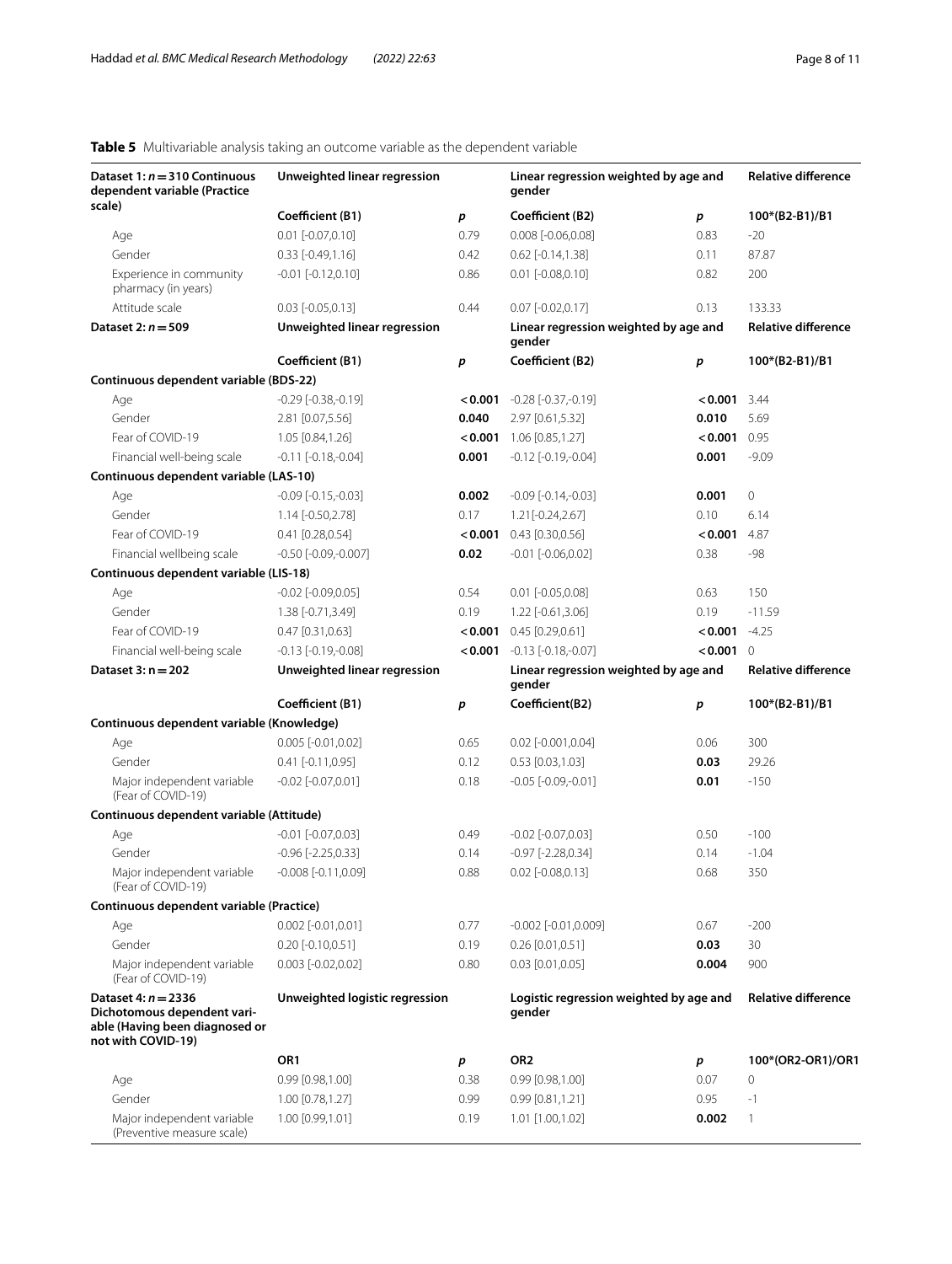#### **Table 5** (continued)

| Dataset 5: $n = 324$<br>Continuous dependent variable  | Unweighted linear regression |                  | Linear regression weighted by age and<br>gender |         | <b>Relative difference</b> |  |
|--------------------------------------------------------|------------------------------|------------------|-------------------------------------------------|---------|----------------------------|--|
| (Burnout)                                              | Coefficient (B1)             | $\boldsymbol{p}$ | Coefficient (B2)                                | р       | 100*(B2-B1)/B1             |  |
| Age                                                    | $-0.008$ $[-0.15, 0.13]$     | 0.91             | $0.007$ $[-0.08, 0.10]$                         | 0.88    | 187.5                      |  |
| Gender                                                 | 2.71 [-0.36,5.79]            | 0.08             | 2.59 [0.21,4.97]                                | 0.03    | $-4.42$                    |  |
| Major independent variable<br>(Soft Skills)            | $-0.15$ $[-0.23,-0.07]$      | < 0.001          | $-0.10$ $[-0.18,-0.03]$                         | 0.005   | $-33.33$                   |  |
| Other independent variable<br>(Emotional intelligence) | $-0.04$ $[-0.14, 0.04]$      | 0.30             | $-0.08$ $[-0.16, 0.001]$                        | 0.051   | $-100$                     |  |
| Dataset 6: $n = 405$<br>Continuous dependent variable  | Unweighted linear regression |                  | Linear regression weighted by age and<br>gender |         | <b>Relative difference</b> |  |
| (Stigma scale)                                         | Coefficient (B1)             | $\boldsymbol{p}$ | Coefficient (B2)                                | p       | 100*(B2-B1)/B1             |  |
| Age                                                    | 0.009 [-0.03,0.04]           | 0.65             | 0.04 [0.007,0.07]                               | 0.02    | 344.44                     |  |
| Gender                                                 | $-0.30$ $[-1.52, 0.88]$      | 0.61             | $-0.55$ [ $-1.45, 0.34$ ]                       | 0.22    | $-83.33$                   |  |
| Fear of COVID-19                                       | $-0.04$ $[-0.14, 0.05]$      | 0.36             | $-0.02$ $[-0.11, 0.07]$                         | 0.67    | 50                         |  |
| Anxiety                                                | $0.09$ [-0.12,0.31]          | 0.39             | $0.07$ [-0.13,0.28]                             | 0.48    | $-22.22$                   |  |
| Knowledge scale                                        | $-0.33$ $[-0.48,-0.15]$      | < 0.001          | $-0.31$ $[-0.49,-0.14]$                         | < 0.001 | 6.06                       |  |
| Dataset 7: $n = 410$<br>Continuous dependent variable  | Unweighted linear regression |                  | Linear regression weighted by age and<br>gender |         | <b>Relative difference</b> |  |
| (Total score of eating behavior)                       | Coefficient (B1)             | P                | Coefficient (B2)                                | р       | 100*(B2-B1)/B1             |  |
| Age                                                    | $-0.006$ $[-0.02, 0.008]$    | 0.38             | $-0.009$ $[-0.02, 0.002]$                       | 0.10    | $-50$                      |  |
| Gender                                                 | 0.35 [0.02,0.67]             | 0.03             | $0.38$ $[0.14, 0.62]$                           | 0.002   | 8.57                       |  |
| Fear of COVID-19                                       | $0.01$ $[0.002, 0.03]$       | 0.02             | $0.02$ [0.01,0.03]                              | 0.001   | 100                        |  |
| Anxiety                                                | 0.03 [0.01,0.05]             | < 0.001          | $0.03$ $[0.01, 0.05]$                           | 0.001   | $\Omega$                   |  |
| Boredom scale                                          | $0.007$ [-0.006,0.02]        | 0.29             | 0.005 [-0.008,0.01]                             | 0.46    | $-28.57$                   |  |

**Table 6** Linear regression taking the relative change in the major association as the dependent variable

|                                                                       | Standardized beta | Unstandardized beta | 95% CI<br>LL: UL   | <i>p</i> -value |
|-----------------------------------------------------------------------|-------------------|---------------------|--------------------|-----------------|
| Sample size                                                           | $-0.686$          | $-0.001$            | $-0.0008, -0.0006$ | 0.001           |
| Age relative difference                                               | 0.284             | 0.010               | 0.007, 0.013       | 0.005           |
| Gender relative difference                                            | $-0.216$          | $-0.007$            | $-0.008, -0.005$   | 0.003           |
| Significant association for weighted age with<br>the DV (Yes vs. No*) | $-0.129$          | $-0.221$            | $-0.331, -0.110$   | 0.013           |

*CI* Confdence interval, *LL* Lower level, *UL* Upper level

signifcantly afected by the sample size, followed by age relative diference and gender relative diference. A possible explanation could be that when analyzing the use of weights to compensate for the distributions of diferent variables, some factors of interest may not always have a strong enough link with the demographic variables; thus, the weighting method could not correct any biases. Consequently, the impact of weighting depends on the variables of interest and how these variables are related to the sociodemographic variables. As a result, the decision to weight samples will be based on the study objective, design, and type of outcome.

Our work showed that the initial gap between the sample and the population, in addition to the sample size and the presence of a signifcant association between some sociodemographic variables and the dependent variable, could all impact the association measure, but in diferential ways: correcting for age gap would improve association measures, but not gender gap correction. Similarly, other researchers had previously reported that weighting techniques can compensate for proportionality but not always representativeness because some factors of interest do not always have a strong enough link with the demographic weighting variables  $[16]$ . Thus, adjusting for proportionate overrepresentation and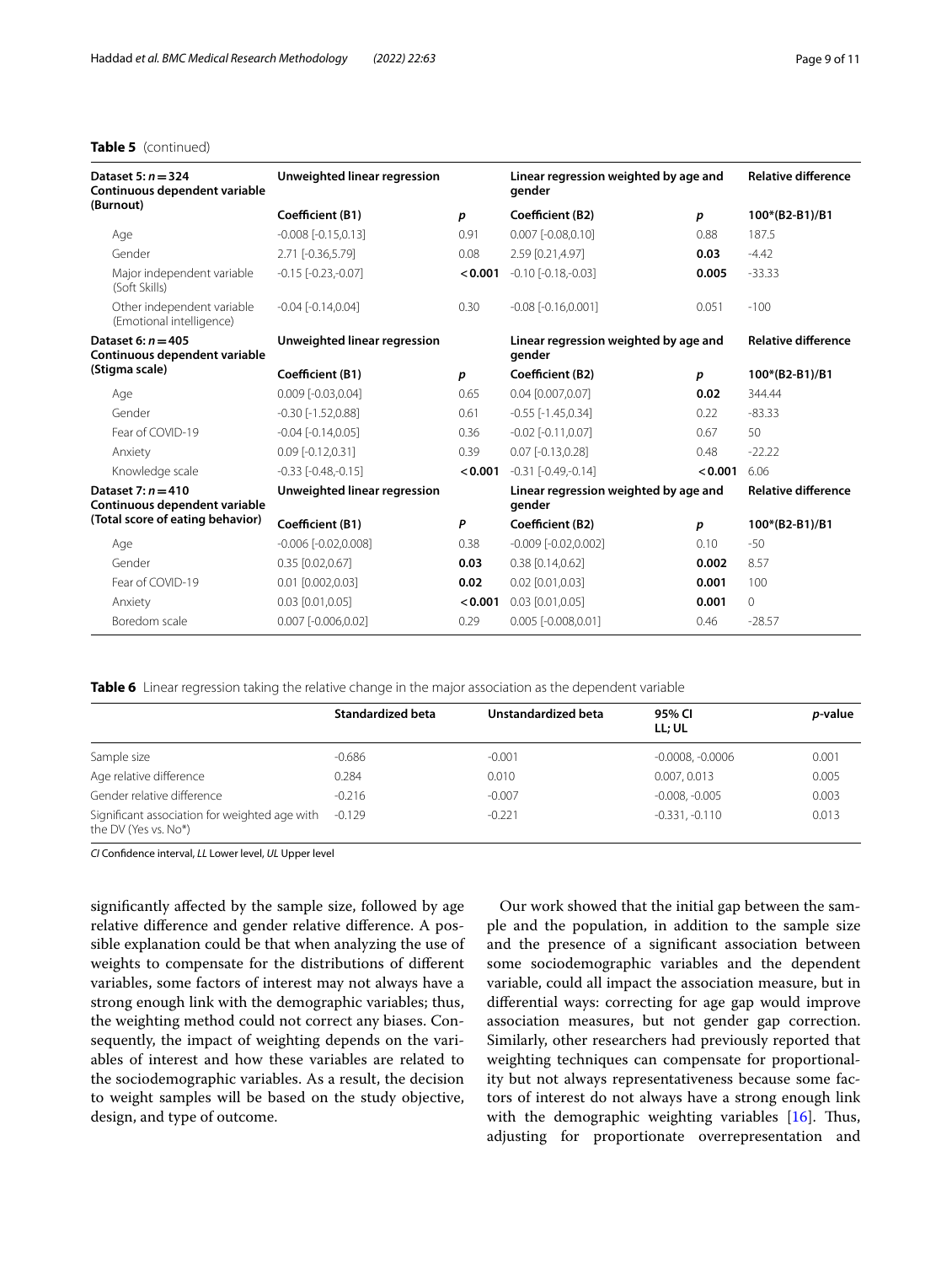underrepresentation of specifc respondent categories does not imply that the substantive responses of online access panel respondents are equal to those of the general population [16]. Oppositely, according to Bethlehem and Stoop, one or more qualitative auxiliary variables are required for the weighting method. Nevertheless, even if the target variable and the stratifcation variables have a strong relationship, the change in the target variable's values appears very low [16].

Our results showed that the larger the sample size, the lower the impact on the association measure; in other words, lower samples derived association measures are more affected if not weighted. This finding corroborates the principle that large sample sizes and high response rates positively infuence the quality of estimates, according to the theoretical framework of probability sampling [17]. Similarly, a large-scale study that used 17 samples from online surveys found that bigger sample size (lower margin of sampling error around the estimate) is associated with a better level of precision [12]; large-scale online surveys have the advantage that specifc subgroups can be identified  $[16]$ . The fundamental assumption is that people who engage in an online survey, whether elderly single women, less educated people, ethnic minorities, or other usually underrepresented groups, are equivalent to those who do not engage in online surveys [16], even though people who belong to these groups are hard to reach or unlikely to participate in surveys [16]. However, one study has addressed the erroneous idea that larger samples imply more valid replies [18], showing that larger samples do not always yield better estimates than smaller ones from non-probability samples, while a larger sample size can lead to greater accuracy only with probability samples [18]. Similarly, according to Bryman and Bell, precision cannot be guaranteed with a large sample size  $[19]$ . Thus, additional studies are required to further depict these fndings.

Our fndings reinforce the variability of results found in the literature about the application of weighting methods in scientifc surveys. It is unclear whether or not online surveys can be made more representative [20]. While weighted samples are expected to be more representative than unweighted ones, this study could demonstrate that this is not always the case. As a result, one cannot simply assume that using the weighted method will always result in a more accurate estimate of the population studied. Also, it cannot be concluded that the unweighted technique will always yield more conservative sample homogeneity suggestions than the sample-weighted method, as demonstrated by previous fndings showing that demographic weighting reduced bias in some cases and increased it in others [11, 12]. A study compared data from a self-administered online survey with the answers collected in a face-to-face interview and found that the results were not signifcantly afected by weights on age, gender, or education [8]. Another study compared two datasets collected online and showed that the impact of the weighting method on the results was very limited [1]. Other findings revealed that non-probability samples signifcantly difered from probability samples, particularly in terms of attitudes and behaviors, even after making them demographically similar to target groups [11, 21–23].

#### **Limitations**

This study has several limitations. The online samples were not compared to face-to-face interviews, which could have presented more reasonable results. The sampling selectivity and the inconsistency of variables used on each survey may have afected the results. Conclusions comparing inequities in weighted and unweighted populations may change depending on the variable of interest. Variables other than demographics were not taken into account for adjustment, which could also afect the results. Diferent weighting techniques, such as the propensity score technique, were not applied.

#### **Conclusion**

The results of this analysis of online surveys indicate that weighting methods should be used cautiously, as weighting did not afect the results in some datasets, while it did in others. Weighting methods might yield unpredictable results, depending on variable gaps, sample size, and the association between sociodemographic characteristics used for adjustment and dependent variables. Further research is necessary to defne situations in which weighting would be benefcial.

#### **Abbreviations**

COVID-19: Coronavirus disease 2019; BDS-22: Beirut Distress Scale; LAS-10: Lebanese Anxiety Scale; LIS-18: Lebanese Insomnia Scale; SDS-11: Stigma Discrimination Scale; EDE: Eating Disorder Examination questionnaire; SPSS: Statistical Package for the Social Sciences; DV: Dependent variable; IV: Independent variable; OR: Odds Ratio.

#### **Supplementary Information**

The online version contains supplementary material available at [https://doi.](https://doi.org/10.1186/s12874-022-01547-3) [org/10.1186/s12874-022-01547-3](https://doi.org/10.1186/s12874-022-01547-3).

**Additional fle 1.**

**Acknowledgements** Not applicable.